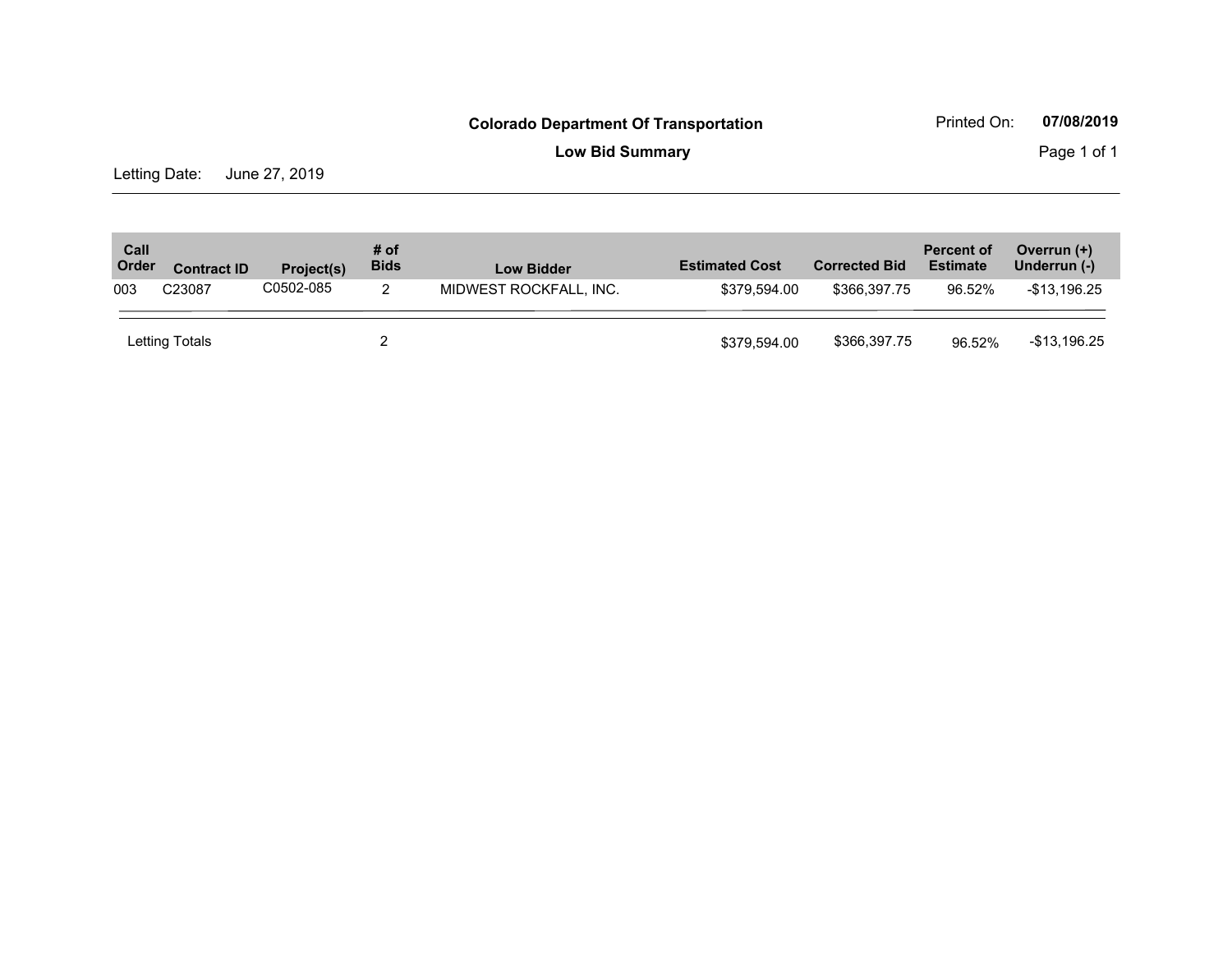|                                                                                  | <b>Colorado Department Of Transportation</b>                                                                                                                                                                                                                                                                                                                                                                                                                                                                                                                                          | Printed On:<br>07/08/2019 |
|----------------------------------------------------------------------------------|---------------------------------------------------------------------------------------------------------------------------------------------------------------------------------------------------------------------------------------------------------------------------------------------------------------------------------------------------------------------------------------------------------------------------------------------------------------------------------------------------------------------------------------------------------------------------------------|---------------------------|
|                                                                                  | Page 1 of 1                                                                                                                                                                                                                                                                                                                                                                                                                                                                                                                                                                           |                           |
| <b>Contract Description:</b>                                                     | Contract ID:<br>C <sub>23087</sub>                                                                                                                                                                                                                                                                                                                                                                                                                                                                                                                                                    |                           |
| US 50 MM 201.8 IN CHAFFEE COUNTY<br>CONCRETE WORK, AND INSTALLATION OF GAS PIPE. | THIS PROJECT WILL INCLUDE THE INSTALLATION OF THREE GAZFLEX EXPLODERS.<br>AND ONE CONTROL SHELTER AT BIG SLIDE ON MONARCH PASS FOR REMOTE<br>PREVENTATIVE AVALANCHE CONTROL. WORK WILL TAKE PLACE IN HIGH ANGLE<br>MOUNTAIN TERRAIN. THIS PROJECT WILL REQUIRE HELICOPTER WORK WITH HIKE-IN<br>ACCESS AS WELL AS MINOR TRAIL IMPROVEMENTS, TREE REMOVALS, AND MINOR<br>SCALING. INSTALLATION OF EXPLODERS INCLUDES DRILLING, ROCK ANCHORS,<br>A MANDATORY PRE-BID CONFERENCE WILL BE HELD ON THURSDAY, JUNE 13TH, 2019<br>AT THE STAGING AREA SHOWN IN THE PLANS STARTING AT 11:00 AM |                           |

| <b>Rank</b> | <b>Vendor ID</b> | <b>Vendor Name</b>                    | <b>Total Bid</b> | <b>Percent Of</b><br><b>Low Bid</b> | <b>Percent Of</b><br><b>Estimate</b> |
|-------------|------------------|---------------------------------------|------------------|-------------------------------------|--------------------------------------|
|             | 192B             | MIDWEST ROCKFALL, INC.                | \$366,397.75     | 100.00%                             | 96.52%                               |
| 0           | -EST-            | <b>Engineer's Estimate</b>            | \$379,594.00     | 103.60%                             | 100.00%                              |
|             | 1614             | DRILL TECH DRILLING AND SHORING, INC. | \$805,947.55     | 219.97%                             | 212.32%                              |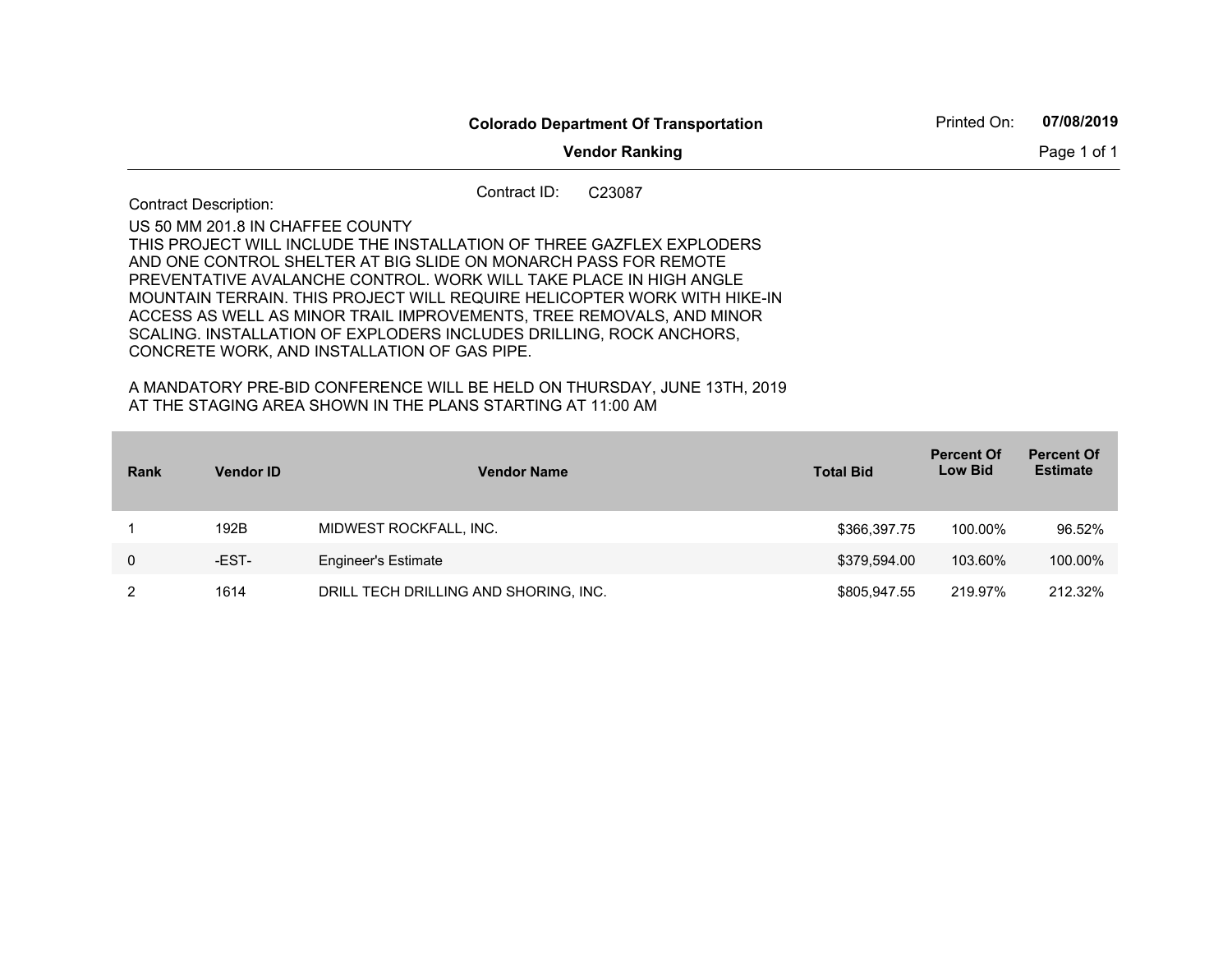**Tabulation of Bids**

|                  |                                                       | Contract ID:    | C23087 |                                           |               |                                                |               |                                                             |           |
|------------------|-------------------------------------------------------|-----------------|--------|-------------------------------------------|---------------|------------------------------------------------|---------------|-------------------------------------------------------------|-----------|
|                  |                                                       |                 |        | $(0)$ -EST-<br><b>Engineer's Estimate</b> |               | $(1)$ 192B<br><b>MIDWEST ROCKFALL,</b><br>INC. |               | (2) 1614<br><b>DRILL TECH DRILLING</b><br>AND SHORING, INC. |           |
| <b>Item Code</b> | <b>Description</b>                                    | <b>Quantity</b> |        | <b>Unit Price</b>                         | <b>Amount</b> | <b>Unit Price</b>                              | <b>Amount</b> | <b>Unit Price</b>                                           | Amount    |
| <b>SECTION:</b>  | <b>BID ITEMS</b><br>0001                              |                 |        |                                           |               |                                                | LCC:          |                                                             |           |
| 201-00000        | Clearing and Grubbing (Special)                       | 1.000           | L SI   | 15,000.00000                              | 15,000.00     | 5,000.00000                                    | 5,000.00      | 36,462.00000                                                | 36,462.00 |
|                  | 202-00010 Removal of Tree                             | 30.000 EACH     |        | 300.00000                                 | 9,000.00      | 185.00000                                      | 5,550.00      | 970.00000                                                   | 29,100.00 |
|                  | 203-02300 Rock Scaler                                 | 20.000 HOUR     |        | 250.00000                                 | 5,000.00      | 276.00000                                      | 5,520.00      | 1,187.00000                                                 | 23,740.00 |
|                  | 208-00002 Erosion Log Type 1 (12 Inch)                | 40.000          | LF     | 15.00000                                  | 600.00        | 19.00000                                       | 760.00        | 9.50000                                                     | 380.00    |
|                  | 208-00035 Aggregate Bag                               | 40.000          | LF     | 16.00000                                  | 640.00        | 25.00000                                       | 1,000.00      | 15.50000                                                    | 620.00    |
| 208-00046        | Pre-fabricated Concrete Washout Structure<br>(Type 1) | 1.000 EACH      |        | 2,000.00000                               | 2,000.00      | 4,730.00000                                    | 4,730.00      | 6,053.00000                                                 | 6,053.00  |
| 208-00103        | Removal and Disposal of Sediment (Labor)              | 10.000 HOUR     |        | 90.00000                                  | 900.00        | 85.00000                                       | 850.00        | 150.00000                                                   | 1,500.00  |
|                  | 208-00107 Removal of Trash                            | 10,000 HOUR     |        | 250.00000                                 | 2,500.00      | 135.00000                                      | 1,350.00      | 150.00000                                                   | 1,500.00  |
|                  | 211-01300 Rock Anchor                                 | 12.000 EACH     |        | 2,500.00000                               | 30.000.00     | 3,470.00000                                    | 41.640.00     | 7,829.00000                                                 | 93,948.00 |
|                  | 212-00006 Seeding (Native)                            | 0.200 ACRE      |        | 4,000.00000                               | 800.00        | 3,000.00000                                    | 600.00        | 1,950.00000                                                 | 390.00    |
|                  | 213-00007 Mulching (Wood Strand)                      | 0.200 ACRE      |        | 15.000.00000                              | 3,000.00      | 15,000.00000                                   | 3,000.00      | 59,778.00000                                                | 11,955.60 |

240-00000 Wildlife Biologist 40.000 HOUR 150.00000 6,000.00 135.00000 5,400.00 123.00000 4,920.00 601-03000 Concrete Class D (Special) 8.600 CY 4,000.00000 34,400.00 6,000.00000 51,600.00 8,367.00000 71,956.20 602-00000 Reinforcing Steel 809.000 LB 6.00000 4,854.00 22.75000 18,404.75 28.25000 22,854.25 602-00210 Welded Wire Fabric 4"x4" 9.000 SY 50.00000 450.00 172.00000 1,548.00 550.00000 4,950.00

# **Colorado Department Of Transportation** Printed On: 07/08/2019

Page 1 of 3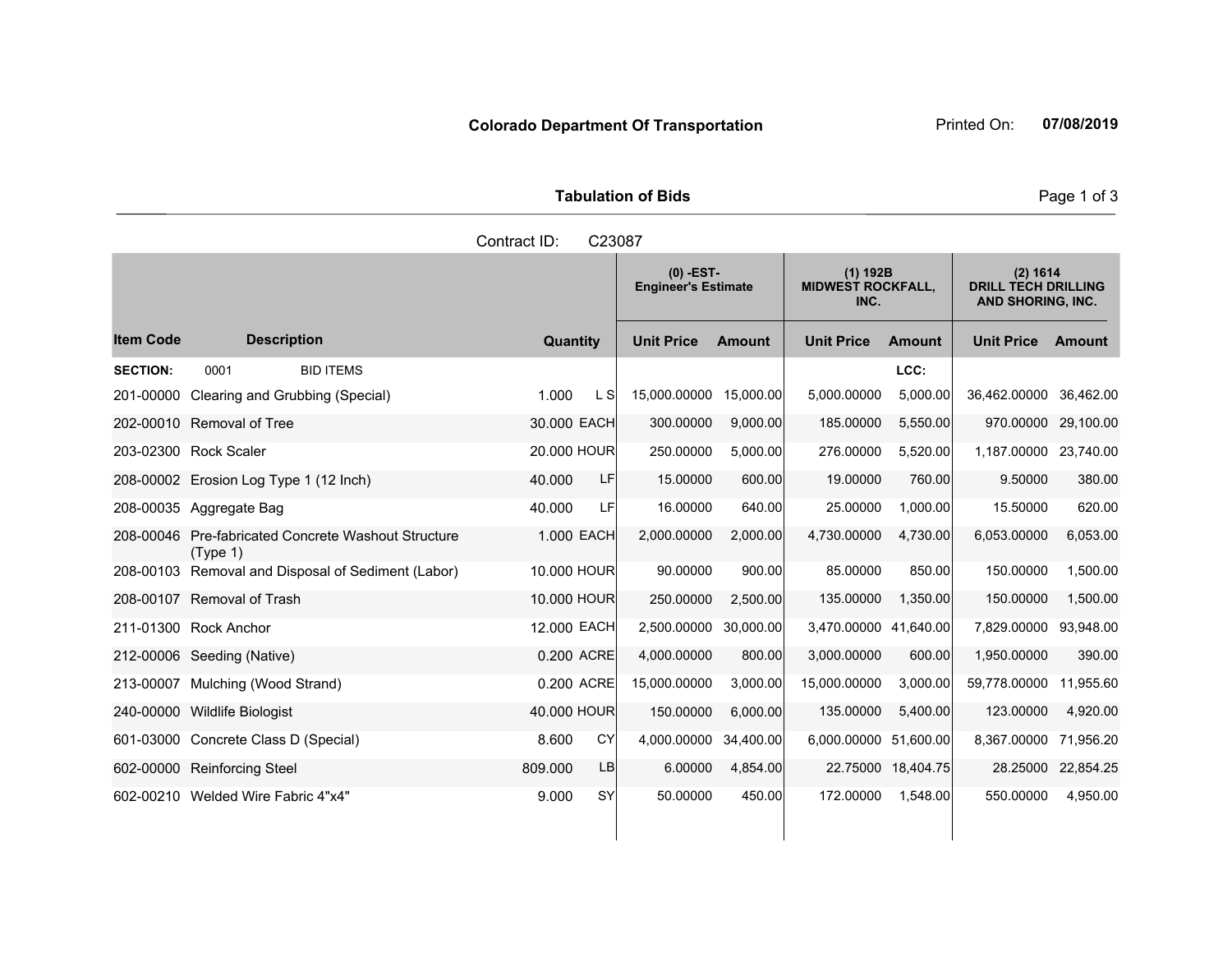|                     | <b>Tabulation of Bids</b> |
|---------------------|---------------------------|
| Contract ID: C23087 |                           |

|                    |                                               |                                                    |              |            | $(0)$ -EST-<br><b>Engineer's Estimate</b> |               | $(1)$ 192B<br><b>MIDWEST ROCKFALL,</b><br>INC. |                   | (2) 1614<br><b>DRILL TECH DRILLING</b><br>AND SHORING, INC. |                     |
|--------------------|-----------------------------------------------|----------------------------------------------------|--------------|------------|-------------------------------------------|---------------|------------------------------------------------|-------------------|-------------------------------------------------------------|---------------------|
| <b>Item Code</b>   | <b>Description</b>                            |                                                    | Quantity     |            | <b>Unit Price</b>                         | <b>Amount</b> | <b>Unit Price</b>                              | <b>Amount</b>     | <b>Unit Price</b>                                           | <b>Amount</b>       |
| <b>SECTION:</b>    | 0001                                          | <b>BID ITEMS</b>                                   |              |            |                                           |               |                                                | LCC:              |                                                             |                     |
|                    | 602-00210 Welded Wire Fabric 6"x6"            |                                                    | 42.000       | <b>SY</b>  | 50.00000                                  | 2,100.00      | 134.00000                                      | 5,628.00          |                                                             | 750.00000 31,500.00 |
|                    | 612-00032 Delineator (Type II) (Extra Height) |                                                    |              | 3.000 EACH | 50.00000                                  | 150.00        | 225.00000                                      | 675.00            | 300.00000                                                   | 900.00              |
|                    | 619-50100 1-1/4 Inch Plastic Pipe             |                                                    | 4.020.000    | LF         | 22.00000                                  | 88,440.00     |                                                | 7.50000 30,150.00 |                                                             | 41.25000 165,825.00 |
|                    | 619-51290 18 Inch Plastic Pipe                |                                                    | 6.000        | LFI        | 100.00000                                 | 600.00        | 475.00000                                      | 2,850.00          | 955.75000                                                   | 5,734.50            |
|                    | 620-00002 Field Office (Class 2)              |                                                    |              | 1.000 EACH | 18,000.00000                              | 18,000.00     | 16,700,00000                                   | 16,700.00         | 21,000.00000                                                | 21,000.00           |
|                    | 620-00020 Sanitary Facility                   |                                                    |              | 1.000 EACH | 2,500.00000                               | 2,500.00      | 2,000.00000                                    | 2,000.00          | 3.800.00000                                                 | 3,800.00            |
|                    | 626-00000 Mobilization                        |                                                    | 1.000        | L S        | 40,000.00000                              | 40,000.00     | 45,500.00000                                   | 45,500.00         | 73,000.00000                                                | 73,000.00           |
|                    |                                               | 626-01104 Public Information Services (Tier IV)    | 1.000        | L S        | 2,000.00000                               | 2,000.00      | 6,000.00000                                    | 6,000.00          | 3,045.00000                                                 | 3,045.00            |
| 630-00000 Flagging |                                               |                                                    | 100.000 HOUR |            | 33.00000                                  | 3,300.00      | 38.50000                                       | 3,850.00          | 36.50000                                                    | 3,650.00            |
|                    | 630-00007 Traffic Control Inspection          |                                                    | 4.000        | <b>DAY</b> | 700.00000                                 | 2,800.00      | 478.00000                                      | 1,912.00          | 285.00000                                                   | 1,140.00            |
|                    | 630-00012 Traffic Control Management          |                                                    | 5.000        | <b>DAY</b> | 1,100.00000                               | 5,500.00      | 985.00000                                      | 4,925.00          | 780.00000                                                   | 3,900.00            |
| 630-80341          |                                               | Construction Traffic Sign (Panel Size A)           |              | 4.000 EACH | 60.00000                                  | 240.00        | 66.00000                                       | 264.00            | 65.00000                                                    | 260.00              |
|                    |                                               | 630-80342 Construction Traffic Sign (Panel Size B) |              | 6.000 EACH | 70.00000                                  | 420.00        | 110.00000                                      | 660.00            | 235.00000                                                   | 1,410.00            |
|                    |                                               | 630-80343 Construction Traffic Sign (Panel Size C) |              | 4.000 EACH | 150.00000                                 | 600.00        | 154.00000                                      | 616.00            | 235.00000                                                   | 940.00              |
|                    | 630-80355 Portable Message Sign Panel         |                                                    |              | 2.000 EACH | 3,600.00000                               | 7,200.00      | 4,950.00000                                    | 9,900.00          | 1,215.00000                                                 | 2,430.00            |
|                    | 630-80360 Drum Channelizing Device            |                                                    | 20.000 EACH  |            | 5.00000                                   | 100.00        | 22.00000                                       | 440.00            | 33.50000                                                    | 670.00              |

Page 2 of 3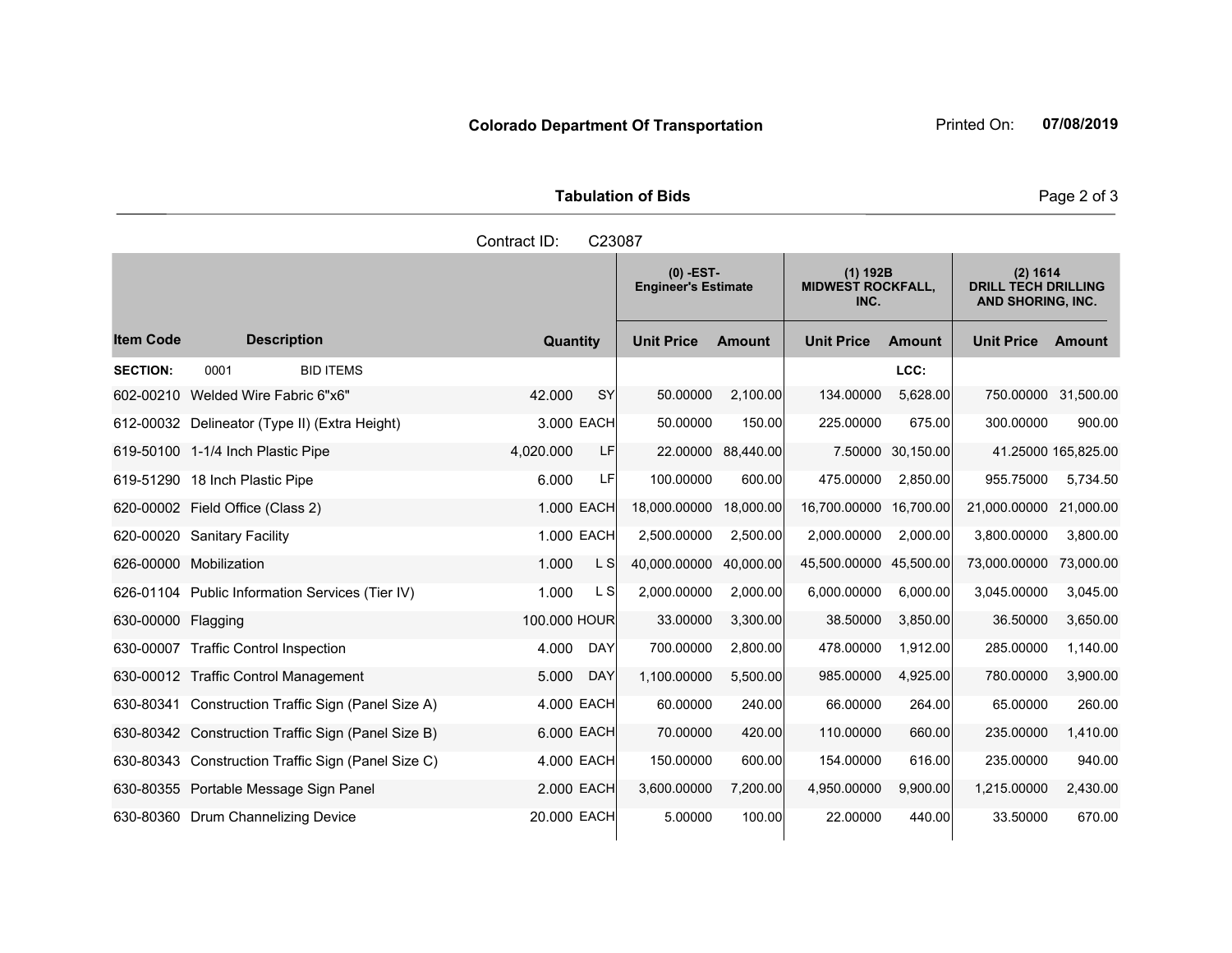**Tabulation of Bids**

|                        | Contract ID:<br>C <sub>23087</sub>        |                                                  |             |                                           |               |                                                |               |                                                             |               |  |  |
|------------------------|-------------------------------------------|--------------------------------------------------|-------------|-------------------------------------------|---------------|------------------------------------------------|---------------|-------------------------------------------------------------|---------------|--|--|
|                        |                                           |                                                  |             | $(0)$ -EST-<br><b>Engineer's Estimate</b> |               | $(1)$ 192B<br><b>MIDWEST ROCKFALL,</b><br>INC. |               | (2) 1614<br><b>DRILL TECH DRILLING</b><br>AND SHORING, INC. |               |  |  |
| <b>Item Code</b>       | <b>Description</b>                        |                                                  | Quantity    | <b>Unit Price</b>                         | <b>Amount</b> | <b>Unit Price</b>                              | <b>Amount</b> | <b>Unit Price</b>                                           | <b>Amount</b> |  |  |
| <b>SECTION:</b>        | 0001                                      | <b>BID ITEMS</b>                                 |             |                                           |               |                                                | LCC:          |                                                             |               |  |  |
| 630-80380              | Traffic Cone                              |                                                  | 50,000 EACH | 10.00000                                  | 500.00        | 1.10000                                        | 55.00         | 15.00000                                                    | 750.00        |  |  |
|                        | 642-00010 Exploder (Type 1)(Install Only) |                                                  | 3.000 EACH  | 25,000.00000                              | 75.000.00     | 20,590,00000 61,770.00                         |               | 42,416.00000 127,248.00                                     |               |  |  |
|                        |                                           | 642-00030 Control Shelter (Type 1)(Install Only) | 1.000 EACH  | 15,000.00000                              | 15,000.00     | 25,550.00000 25,550.00                         |               | 48,416.00000 48,416.00                                      |               |  |  |
| <b>Section Totals:</b> |                                           |                                                  |             |                                           | \$379,594.00  |                                                | \$366,397.75  |                                                             | \$805,947.55  |  |  |
|                        | <b>Contract Grand Totals</b>              |                                                  |             |                                           | \$379,594.00  |                                                | \$366,397.75  |                                                             | \$805,947.55  |  |  |

Page 3 of 3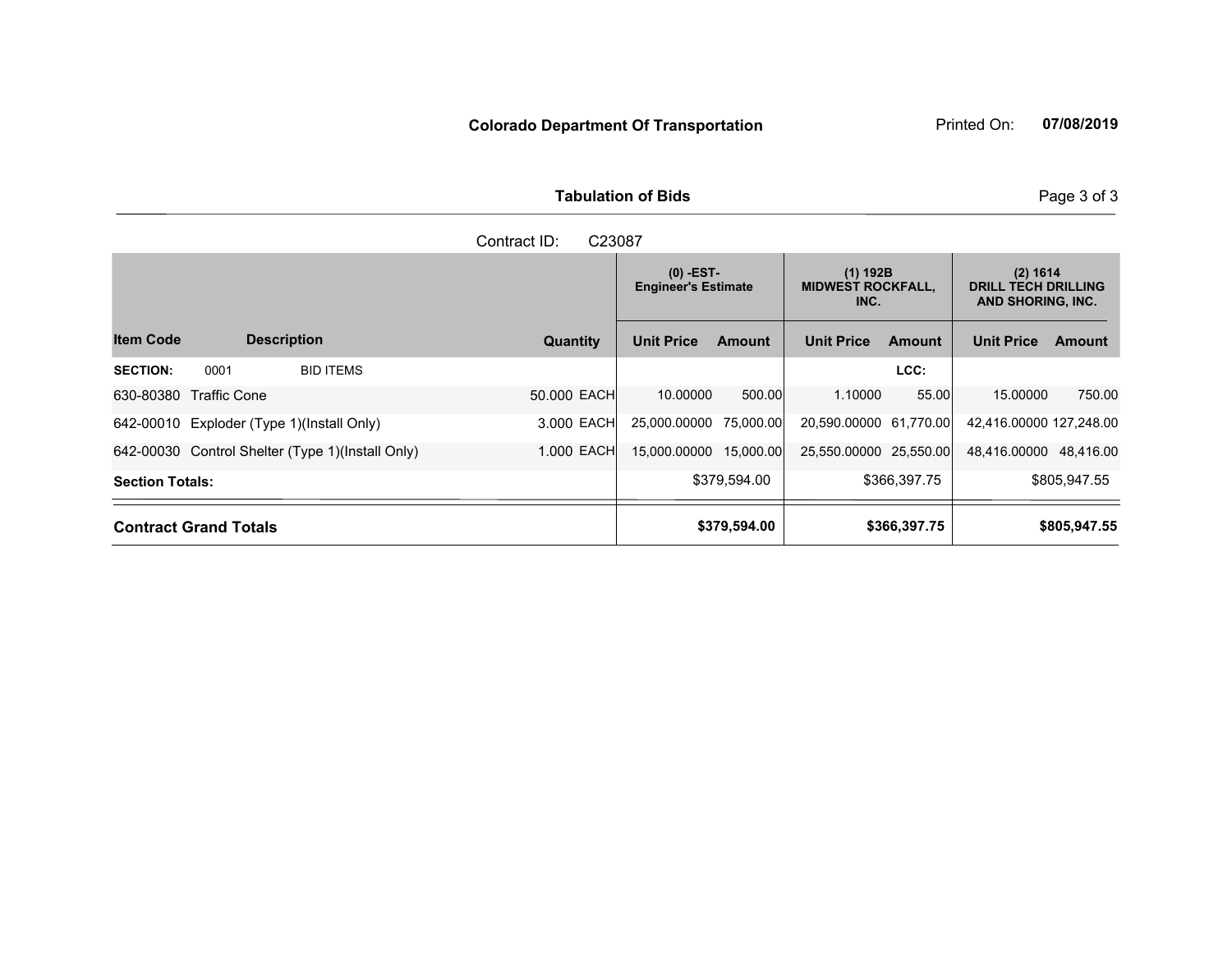**Low Bid Item Analysis Page 1 of 3** 

| Line            | Item/<br>Description                         | Quantity                                           | Estimated<br>Price | <b>Bid Price/</b><br>Units  | <b>Estimated</b><br>Amount | <b>Bid Amount</b> | <b>Bid Est</b><br>% | Overrun $(+)$<br>Underrun (-) |
|-----------------|----------------------------------------------|----------------------------------------------------|--------------------|-----------------------------|----------------------------|-------------------|---------------------|-------------------------------|
| <b>SECTION:</b> | 0001                                         | <b>BID ITEMS</b>                                   |                    |                             |                            |                   |                     |                               |
| 0005            | 201-00000<br>Clearing and Grubbing (Special) | 1.000                                              | 15,000.00000       | 5,000.00000<br>L S          | 15,000.00                  | 5,000.00          | 33.33%              | $-10,000.00$                  |
| 0010            | 202-00010<br><b>Removal of Tree</b>          | 30.000                                             | 300.00000          | 185.00000<br><b>EACH</b>    | 9,000.00                   | 5,550.00          | 61.67%              | $-3,450.00$                   |
| 0015            | 203-02300<br><b>Rock Scaler</b>              | 20.000                                             | 250.00000          | 276.00000<br><b>HOUR</b>    | 5,000.00                   | 5,520.00          | 110.40%             | 520.00                        |
| 0020            | 208-00002<br>Erosion Log Type 1 (12 Inch)    | 40.000                                             | 15.00000           | 19.00000<br>LF              | 600.00                     | 760.00            | 126.67%             | 160.00                        |
| 0025            | 208-00035<br>Aggregate Bag                   | 40.000                                             | 16.00000           | 25.00000<br>LF              | 640.00                     | 1,000.00          | 156.25%             | 360.00                        |
| 0030            | 208-00046<br>(Type 1)                        | 1.000<br>Pre-fabricated Concrete Washout Structure | 2,000.00000        | 4,730,00000<br><b>EACH</b>  | 2,000.00                   | 4,730.00          | 236.50%             | 2,730.00                      |
| 0035            | 208-00103                                    | 10.000<br>Removal and Disposal of Sediment (Labor) | 90.00000           | 85.00000<br><b>HOUR</b>     | 900.00                     | 850.00            | 94.44%              | $-50.00$                      |
| 0040            | 208-00107<br><b>Removal of Trash</b>         | 10.000                                             | 250.00000          | 135.00000<br><b>HOUR</b>    | 2,500.00                   | 1,350.00          | 54.00%              | $-1,150.00$                   |
| 0045            | 211-01300<br><b>Rock Anchor</b>              | 12.000                                             | 2,500.00000        | 3,470.00000<br><b>EACH</b>  | 30,000.00                  | 41,640.00         | 138.80%             | 11,640.00                     |
| 0050            | 212-00006<br>Seeding (Native)                | 0.200                                              | 4,000.00000        | 3,000.00000<br><b>ACRE</b>  | 800.00                     | 600.00            | 75.00%              | $-200.00$                     |
| 0055            | 213-00007<br>Mulching (Wood Strand)          | 0.200                                              | 15,000.00000       | 15.000.00000<br><b>ACRE</b> | 3,000.00                   | 3,000.00          | 100.00%             | 0.00                          |
| 0060            | 240-00000<br>Wildlife Biologist              | 40.000                                             | 150.00000          | 135.00000<br><b>HOUR</b>    | 6,000.00                   | 5,400.00          | 90.00%              | $-600.00$                     |

Contract ID:C23087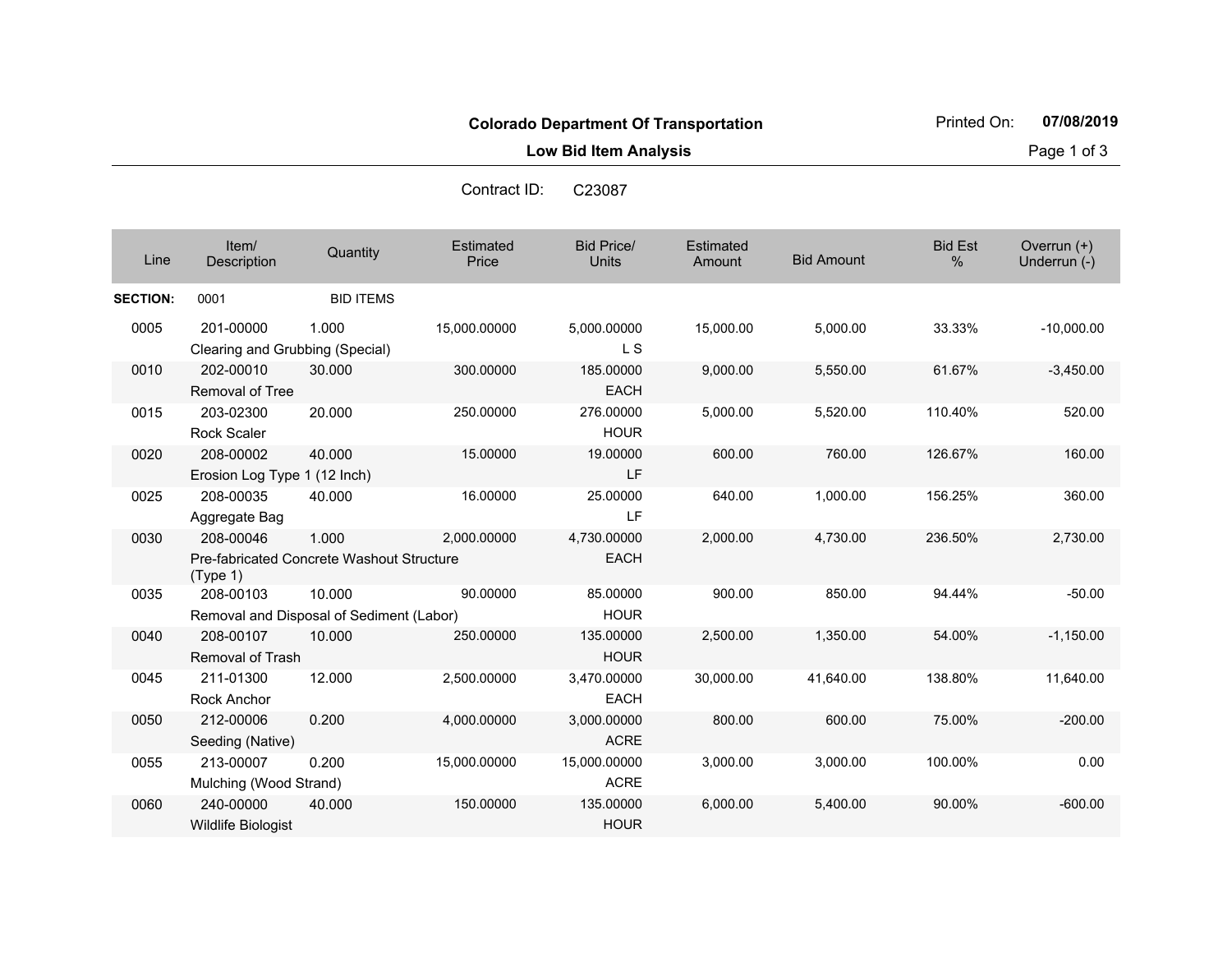**Low Bid Item Analysis Page 2 of 3** 

| Line            | Item/<br>Description                  | Quantity                                       | Estimated<br>Price | <b>Bid Price/</b><br><b>Units</b> | Estimated<br>Amount | <b>Bid Amount</b> | <b>Bid Est</b><br>% | Overrun $(+)$<br>Underrun (-) |
|-----------------|---------------------------------------|------------------------------------------------|--------------------|-----------------------------------|---------------------|-------------------|---------------------|-------------------------------|
| <b>SECTION:</b> | 0001                                  | <b>BID ITEMS</b>                               |                    |                                   |                     |                   |                     |                               |
| 0065            | 601-03000                             | 8.600                                          | 4,000.00000        | 6,000.00000                       | 34,400.00           | 51,600.00         | 150.00%             | 17,200.00                     |
|                 | Concrete Class D (Special)            |                                                |                    | CY                                |                     |                   |                     |                               |
| 0070            | 602-00000<br><b>Reinforcing Steel</b> | 809.000                                        | 6.00000            | 22.75000<br><b>LB</b>             | 4,854.00            | 18,404.75         | 379.17%             | 13,550.75                     |
| 0075            | 602-00210<br>Welded Wire Fabric 4"x4" | 9.000                                          | 50.00000           | 172.00000<br><b>SY</b>            | 450.00              | 1,548.00          | 344.00%             | 1,098.00                      |
| 0080            | 602-00210<br>Welded Wire Fabric 6"x6" | 42.000                                         | 50.00000           | 134.00000<br><b>SY</b>            | 2,100.00            | 5,628.00          | 268.00%             | 3,528.00                      |
| 0085            | 612-00032                             | 3.000<br>Delineator (Type II) (Extra Height)   | 50.00000           | 225.00000<br><b>EACH</b>          | 150.00              | 675.00            | 450.00%             | 525.00                        |
| 0090            | 619-50100<br>1-1/4 Inch Plastic Pipe  | 4.020.000                                      | 22.00000           | 7.50000<br>LF                     | 88,440.00           | 30,150.00         | 34.09%              | $-58,290.00$                  |
| 0095            | 619-51290<br>18 Inch Plastic Pipe     | 6.000                                          | 100.00000          | 475.00000<br>LF                   | 600.00              | 2,850.00          | 475.00%             | 2,250.00                      |
| 0100            | 620-00002<br>Field Office (Class 2)   | 1.000                                          | 18,000.00000       | 16,700.00000<br><b>EACH</b>       | 18,000.00           | 16,700.00         | 92.78%              | $-1,300.00$                   |
| 0105            | 620-00020<br><b>Sanitary Facility</b> | 1.000                                          | 2,500.00000        | 2,000.00000<br><b>EACH</b>        | 2,500.00            | 2,000.00          | 80.00%              | $-500.00$                     |
| 0110            | 626-00000<br>Mobilization             | 1.000                                          | 40,000.00000       | 45,500.00000<br>L <sub>S</sub>    | 40,000.00           | 45,500.00         | 113.75%             | 5,500.00                      |
| 0115            | 626-01104                             | 1.000<br>Public Information Services (Tier IV) | 2,000.00000        | 6,000.00000<br>L S                | 2,000.00            | 6,000.00          | 300.00%             | 4,000.00                      |
| 0120            | 630-00000<br>Flagging                 | 100.000                                        | 33.00000           | 38.50000<br><b>HOUR</b>           | 3,300.00            | 3,850.00          | 116.67%             | 550.00                        |

Contract ID:C23087